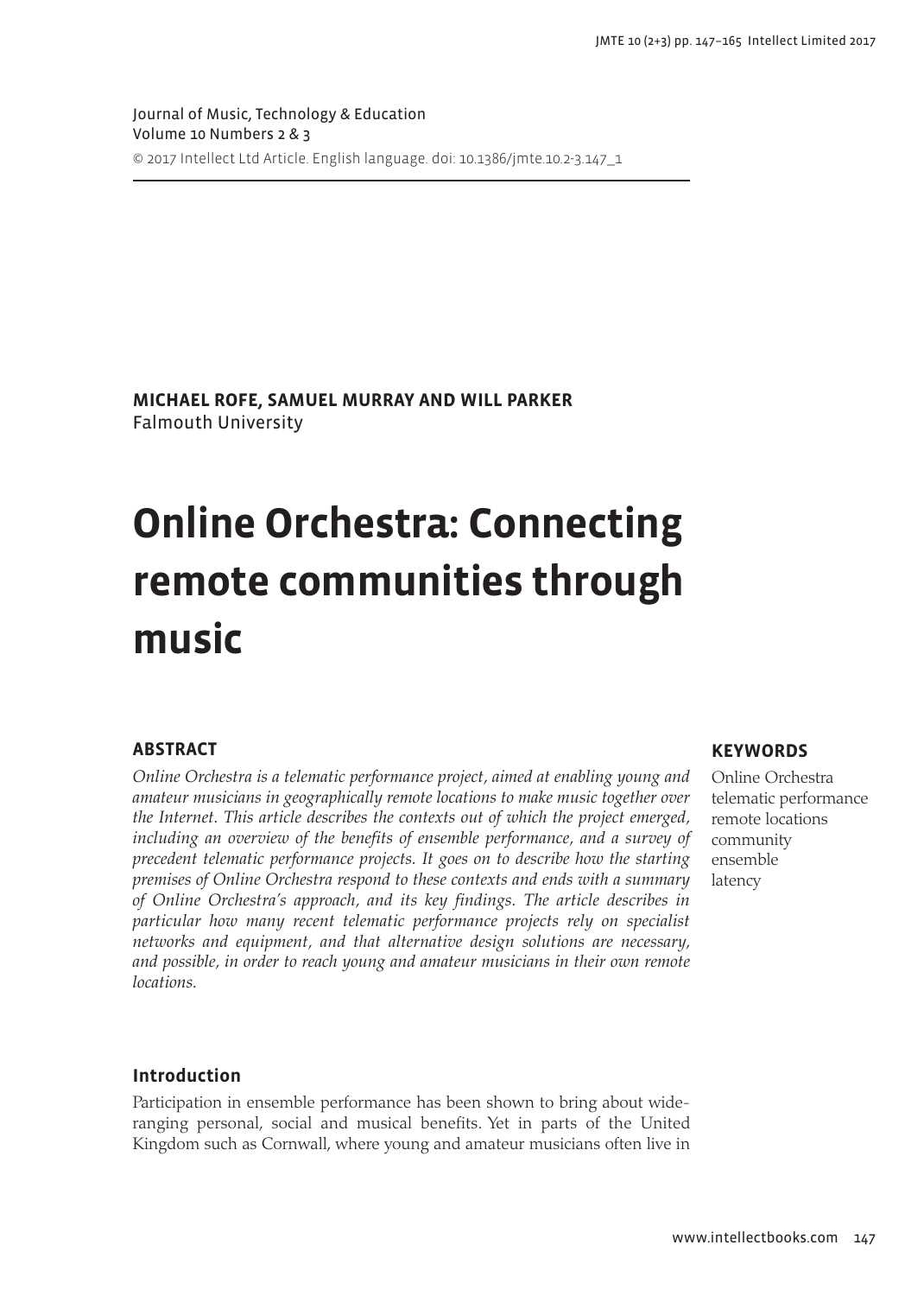1. See also Higgins (2012); McKay and Moser  $(2005)$ .

geographically remote locations, access to ensemble performance opportunities can be limited. Online Orchestra was an Arts and Humanities Research Council-funded research project that asked how we can use burgeoning network technologies and creative approaches to composition to give people in remote communities access to large-scale ensemble music-making.

This article introduces the contexts in which the Online Orchestra project took place, including a brief overview of evidence for the benefits of ensemble performance, the opportunities of those living in remote locations with respect to ensemble music-making and precedent projects in the field of telematic performance. These contexts lead to a series of starting premises on which the project is based. The article ends with an overview of the project and a summary of its key findings. Details of different parts of the project are considered in greater depth in subsequent articles in this special issue.

## **Benefits of ensemble music-making**

The benefits of participating in music ensembles, and of group music-making in general, have been well documented. Positive impacts come in a range of forms, including benefits to an instrumentalist's technique and creativity, the establishment of connectedness and intimacy that helps promote positive social interactions and builds a sense of community, and benefits to individuals' psychological well-being. In their 2011 study, Kokotsaki and Hallam ask two questions of non-music university students: 'How do you perceive your past or current involvement in musical ensembles?' and 'What impact did it have on you?' (Kokotsaki and Hallam 2011: 152). Their findings indicate perceived effects in three key areas: social impact, personal impact and musical impact (Kokotsaki and Hallam 2011: 153). These categories serve as a useful framework for an overview of the benefits that ensemble music-making might bring about.

## *Social impacts*

The role that musical ensembles play in creating a sense of community, and providing benefits to society as a whole, has been explored in a wide range of studies. An early definition of a musical community came from the International Society of Music Education's (ISME) Community Music Activity commission in 1990:

Community music is characterised by the following principles: decentralisation, accessibility, equal opportunity, and active participation in music-making. These principles are social and political ones, and there can be no doubt that community music activity is more than a purely musical one.

(Olseng 1990 cited in McKay and Higham 2011:  $5$ )<sup>1</sup>

That these principles have more to do with sociality than music per se (see Paton 2011: 117–18) is an important aspect of music's ability to function in a way that promotes social and community bonds. Noting the 'inclusion and cohesion' that is required in order to function as a performing group, Pitts concludes that

Making music with others was shown to affirm a sense of belonging and like minded endeavour, so sustaining commitment and offering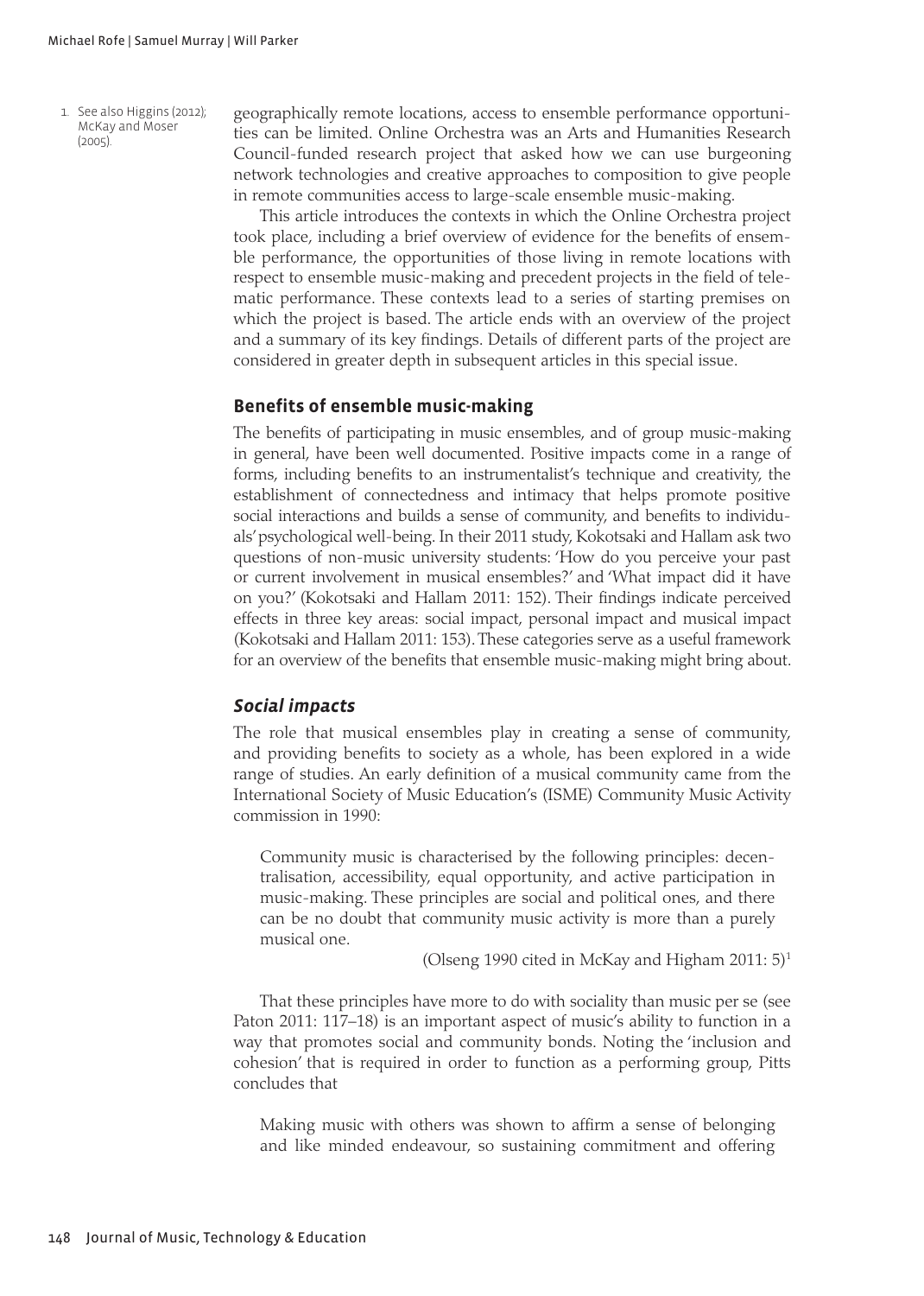a shared experience that fostered memories and friendships amongst a diverse group of people […] Membership of a performing society requires each individual to work within a complex social structure; shaping, responding to or challenging agreed conventions and behaviours, and balancing the desire for personal fulfillment with a broader responsibility to the group. Finding a valued role within a musical society can fulfill the diverse needs of members from a variety of different social circumstances.

(2005: 54)

The ability of ensembles to create a sense of community for those in a wide variety of social circumstances has been examined. Blandfold and Duarte's study of community music centres in England and Portugal concludes that 'musical and social skills were significantly developed through participation in a musical community' (2004: 7; see also Renshaw 2005). Weston and Lenette examine the role music had on creating a sense of community in a refugee detention centre, concluding that

[...] the concept of 'community' is a complex and multifaceted one; we do not wish to oversimplify this construct here by suggesting that there was one, single community as defined by the walls of the detention centre. Nevertheless, through in-depth analysis of these narratives, it became clear that music-making in a detention centre created a 'community within a community' through the formation of a *cultural and performative space*.

(Weston and Lenette 2016: 123, original emphasis)

Carlucci, in a study of the *New Horizons* ensemble, notes that adult learners felt that participating in a musical ensemble increased their perception of support, and brought about 'social bonds':

Results indicate that the majority of survey participants perceive support to be available 'most' or 'all of the time' in the categories of Instrumental/ Tangible Support (35.7%), Companionship Support (38.1%) and Emotional/Informational Support (41.1%). Open-ended responses demonstrated specific examples of support being offered and received among participants. The results of this study indicate that in addition to being a musical outlet for adult learners, group music-making organizations such as New Horizons may be a viable way to increase and maintain social bonds across the lifespan.

(Carlucci 2012: 237)

Gembris' study of participation in ensembles in later life notes that '[t]he paramount reward of making music is an increase in enjoyment of life, quality of life, and happiness, and furthermore the establishment of social contacts, a sense of community, and challenges' (2008: 103).

Projects such as these demonstrate the power of music-making to overcome isolation, since, as Jones suggests, '[m]usic's inherently social nature helps people develop the kinds of social capital that can combat isolation and build crucial social networks' (Jones 2010: 292). Not only that, but such benefits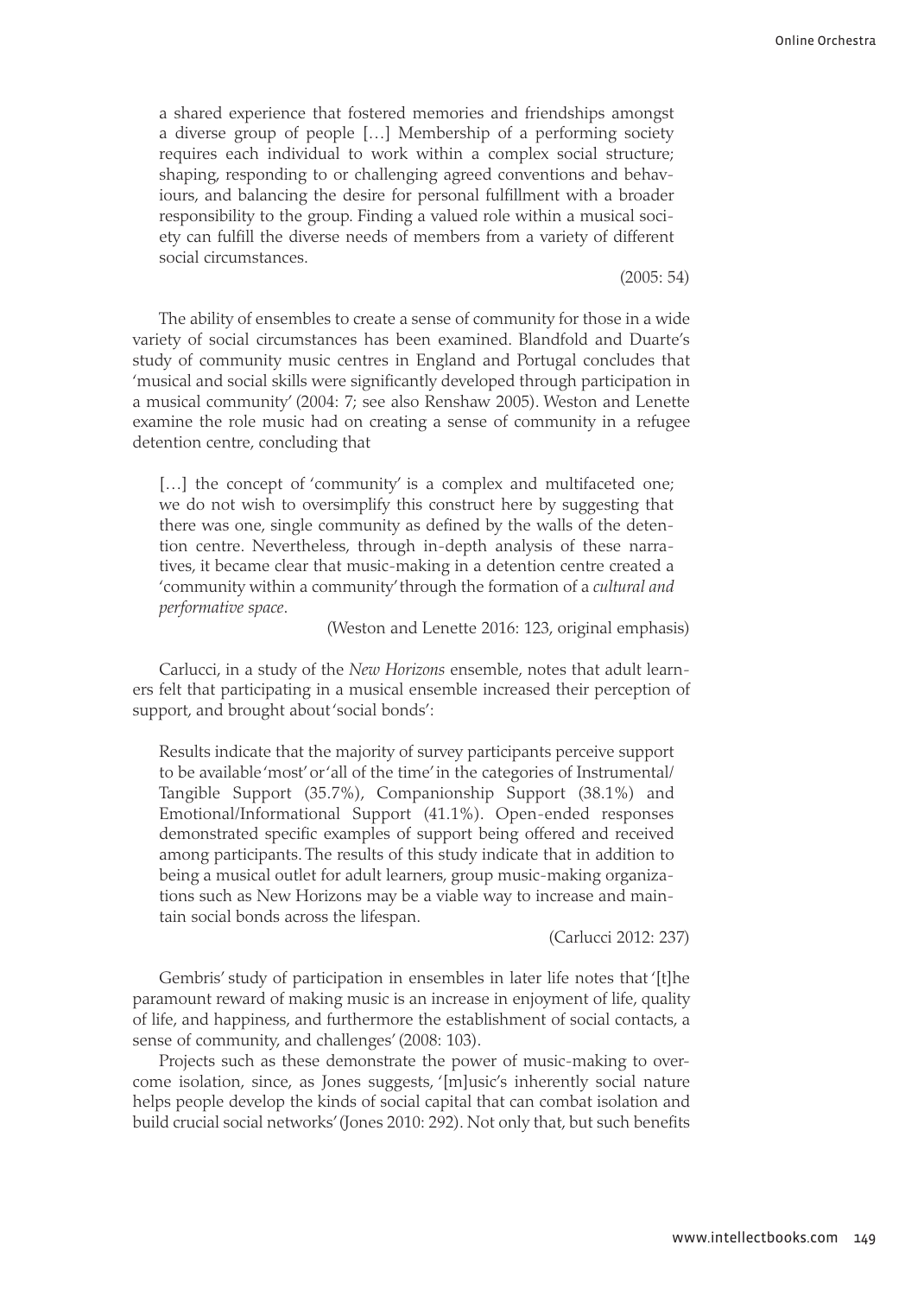can have a positive impact on the growth and attractiveness of communities where such activities take place:

Arts and culture not only attract creative workers but also have a positive impact on the community […] Researchers at the University of Pennsylvania's Social Impact of the Arts Project found that the presence of arts and culture offerings in a neighborhood has a measurable impact on the strength of the community […] causing residents to view their neighborhoods positively and engage in other forms of community involvement.

(Jones 2005: 5–6)

This capacity of music-making to promote and strengthen community cohesion, as well as cultural capital and growth, has been widely discussed (see Gibson et al. 2010; Roberts and Townsend 2015; Duxbury and Campbell 2011; Thomas et al. 2013; Bell and Jayne 2010; McHenry 2011). Moreover, advances in technology may offer communities new opportunities in these regards. As McKay and Higham note, digital music technology is potentially 'democratizing' and 'cool', and so potentially more inclusive of the young (2011: 8). It also helps to overcome 'the community arts model of community as located – and is predicated on "the congregationalist imperative"' (McKay and Higham 2011: 8; see also Dillon and Brown 2010): an advantage that is particularly germane to the aims of Online Orchestra, as will be seen.

## *Personal impacts*

The benefits of group music-making on the individual are often identified as those that improve aspects of health and well-being. Evaluating the 'Good Vibrations' project, which involved prisoners participating in gamelan ensembles, Wilson et al. observe that long-term effects include

Greater levels of engagement and an increased openness to wider learning; improved listening and communication skills; improved social skills and increased social interaction; improved relationships with prison staff; and decreased levels of self-reported anger and a greater sense of calmness.

(2008: 3)

A study on the effects of participatory group music-making in elderly residents of nursing homes by Vanderack et al. shows significant improvements for participants in the areas of 'life satisfaction, music attitude, and self-concept in music' (Vanderack et al. 1983: 71). Weston and Lenette note the 'links between the "community" created through participatory music in a detention centre context, and the specific role music-making played within those parameters to enhance the participants' sense of wellbeing' (2016: 123). Bailey and Davidson likewise observe that '[a]ctive participation in singing may act to alleviate depression, increase self-esteem, improve social interaction skills and induce cognitive stimulation' (2002: 221). Performing can also enhance individuals' self-esteem and self-confidence, as one study into those performing in rock bands found: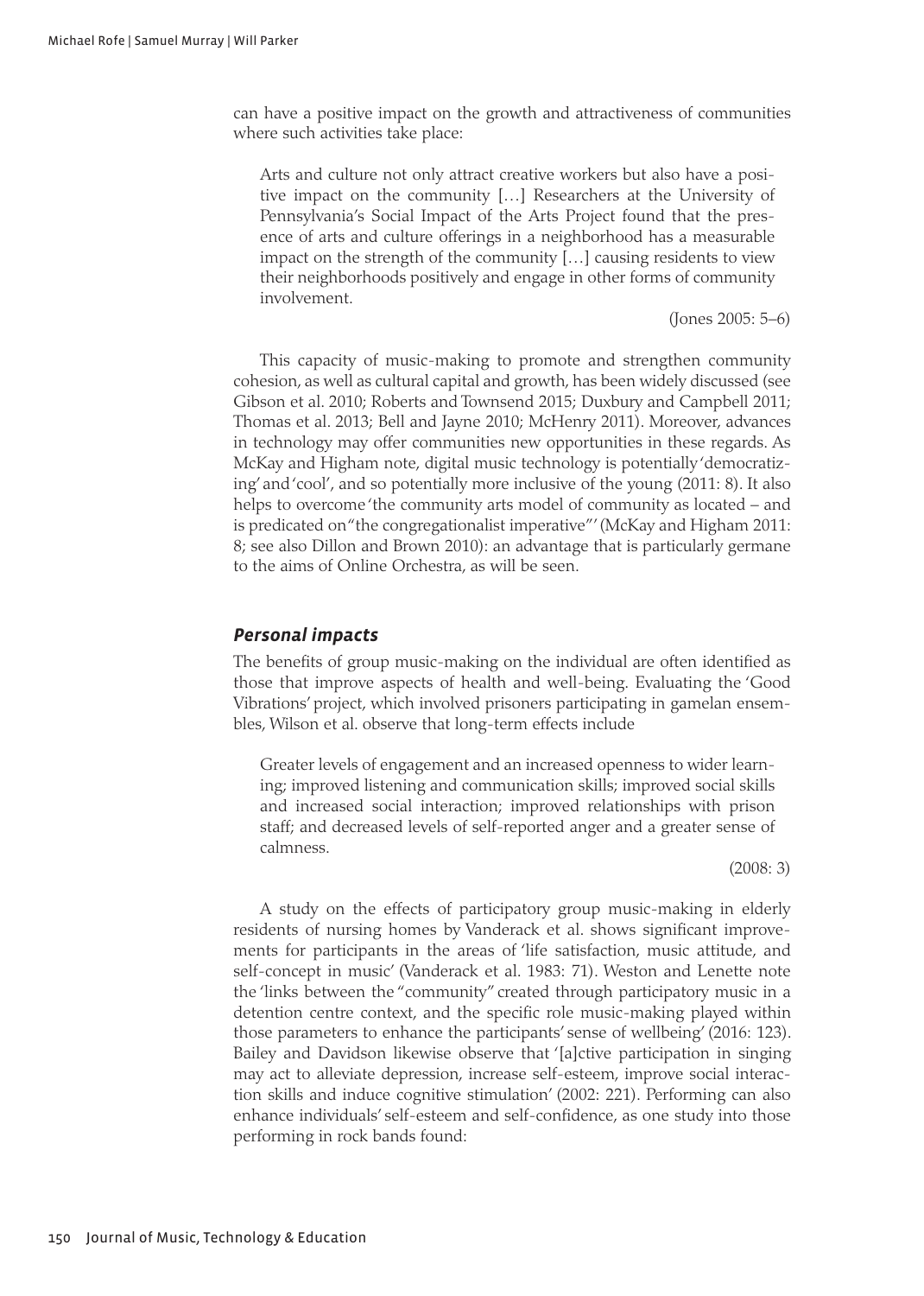2. For a wider review of the personal benefits of active music making, see Hallam et al. (2012).

Performing in public was a means of gaining self-confidence, selfrespect, and the respect of others, and people were frequently said to have changed personality and become more outgoing through membership of a band.

(Pitts 2004: 144)2

#### *Musical impacts*

Kokotsaki and Hallam (2011) note the perceived benefits that playing in an ensemble can have upon participants' musicianship. This includes

[...] making progress in their playing and technique (13%), enhancing the development of sight-reading skills and general musicianship (7%) and becoming more confident performers (10%). The experience also enhanced more general engagement with music, raising their listening skills in relation to the music itself and their ability to better engage aurally with co-performers (10%).

(Kokotsaki and Hallam 2011: 156)

McCaleb likewise describes the way that group music-making can involve stretching musicians' abilities beyond what is possible in solo performance:

Those playing share a connectedness and an intimacy that surpasses many other social interactions. Individual musicians' interpretations build upon each other to create an aesthetic whole that may be much greater than the sum of its parts. Unexpectedness and spontaneity can spark the most exciting performances, pushing the ensemble members to the boundaries of their technical and creative abilities.

(2014: xvii)

Moreover, Bailey and Davidson note that the capacity of music to bring about these positive changes transcends musical ability: 'active participation in music may have adaptive characteristics at many levels of proficiency' (2002: 221).

It is not only musical ability in itself that can be enhanced by playing in an ensemble: the motivation to engage in music-making has also been shown to be augmented. Kokotsaki and Hallam note the significant number of their participants who 'developed increasing motivation to further engage with music and music making (21%)' (2011: 161); Pitts likewise notes that attending a musical summer school 'appears to provide an impetus and renewed enthusiasm for many participants' (2005: 39), and that 'Participation in musical activities has the potential to satisfy individual motivations and goals, with new aspects of learning and self-discovery enriching the lives of participants in a variety of ways' (Pitts 2005: 33).

### **Participation and the challenge of geographical remoteness**

Given the wide-ranging potential benefits of ensemble performance, several recommendations in the 2011 *Henley Review into Music Education* describe the need for ensemble performance in music education: for instance, recommendation seven states that 'children should have the opportunity to take part in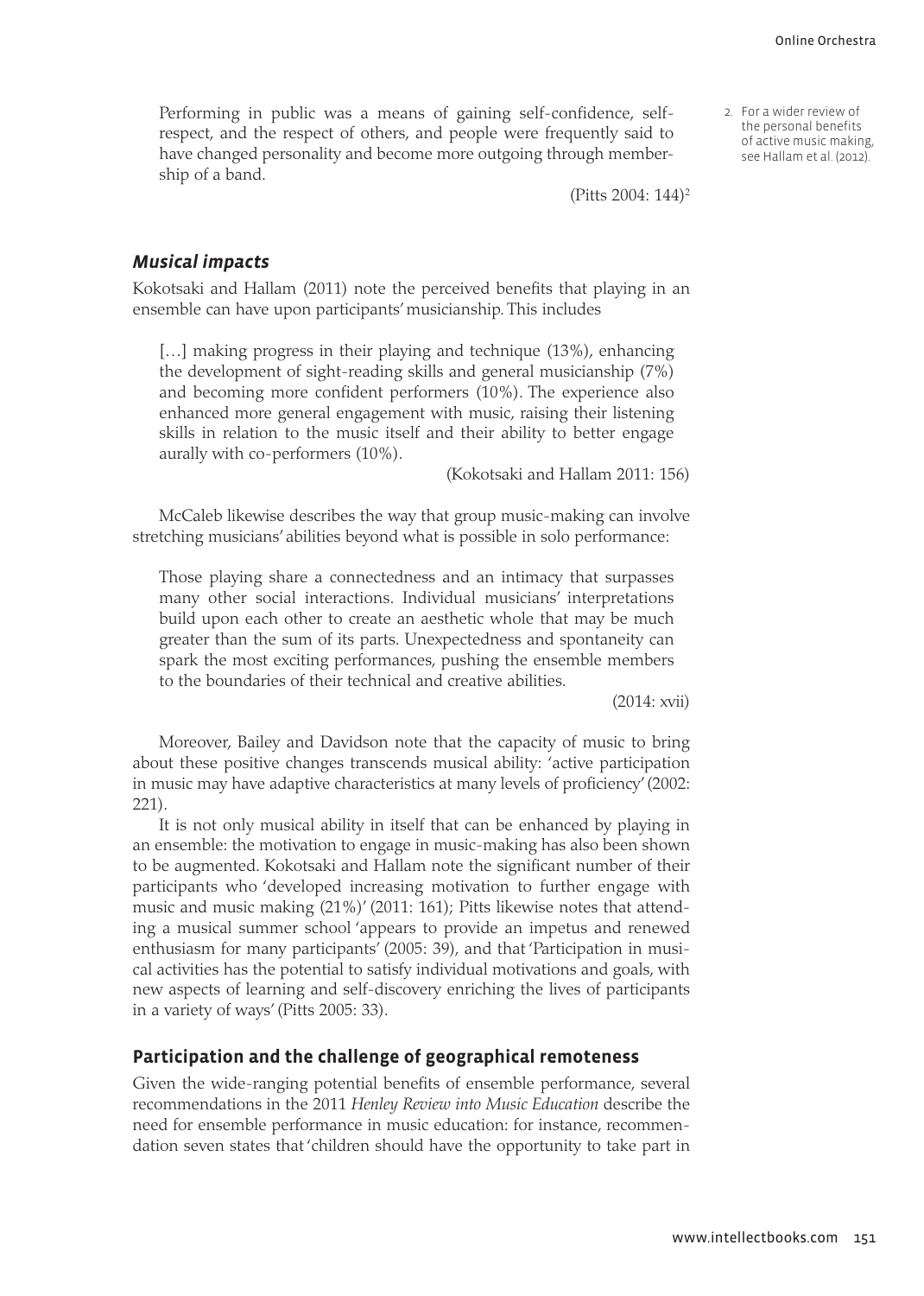vocal and instrumental ensembles. These should either be offered in schools or by bringing pupils together from schools in a wider locality' (2011: 13). This resulted in the recommendation in the UK Government's *National Music Plan* that 'Children from all backgrounds and every part of England should have the opportunity […] to make music with others' (Department for Education 2011: 7) because 'When young people make music together, they work toward a common goal that has the potential to change lives profoundly for the better' (Department for Education 2011: 4).

However, young and amateur musicians living in geographically remote communities often do not have access to ensemble music-making opportunities – the time, expense or logistics of travel can make participation on a regular basis impossible. Five Islands' School on the Isles of Scilly offers a useful case study on the challenge of geographical remoteness. The school provides primary and secondary education (ages 3–16) at five sites across the Isles of Scilly, amounting to some 275 pupils in total in 2015. Its music provision is well developed, thanks to a series of music heads who have maximized the available resources in order to establish significant programmes of instrumental lessons and ensembles/choirs, on top of GCSE-level music teaching.

However, with a permanent population of just over 2200 people on the islands, there are simply not enough specialist instrumental teachers to provide full coverage of instrumental lessons. The reality in the 2014–15 cycle was that only flute, clarinet and saxophone lessons could be offered on a regular basis in the school, meaning those children wanting to learn an instrument were forced to take up one of these options. This in turn has led to schoolwide instrumental ensembles being limited to flute choir and wind group. No regular provision of string and/or brass instrument teaching or ensemble performance is possible.

What exists at Five Islands' School might usefully be described as a community of practice. A term coined in 1991 by Jean Lave and Etienne Wenger (1991), Wenger has more recently defined communities of practice as 'groups of people who share a concern or a passion for something they do, and learn how to do it better as they interact regularly' (Wenger-Trayner and Wenger-Trayner 2015: 1). He goes on to describe three primary criteria: communities of practice have 'a shared domain of interest', 'engage in joint activities and discussions' and 'are practitioners' (Wenger-Trayner and Wenger-Trayner 2015: 2). In the case of Five Islands' School, this is particularly pertinent, for not only does the flute tutor teach children at the school, she also teaches the head of music, and a number of the children's parents. A close-knit and productive community of practice has thus emerged, centred around and stimulated by the presence of a key individual: the flute teacher.

However, for those who learn flute, and indeed other wind instruments, at Five Islands' School, it is simply not possible to gain experience of playing in larger ensembles. To access a full orchestra would involve travelling to Penzance – a 2½-hour boat crossing (that does not run over winter) or a £70 flight to the main land (the timetable for which does not always tally with the school day and does not run on Sundays), followed by a 30-minute bus ride to the nearest large town. As such, it is clearly not practical to participate in mainland orchestral music-making on any kind of regular basis. In the absence of island-based activities, this significantly limits the prospects of those children with musical ambitions living on the islands. Deborah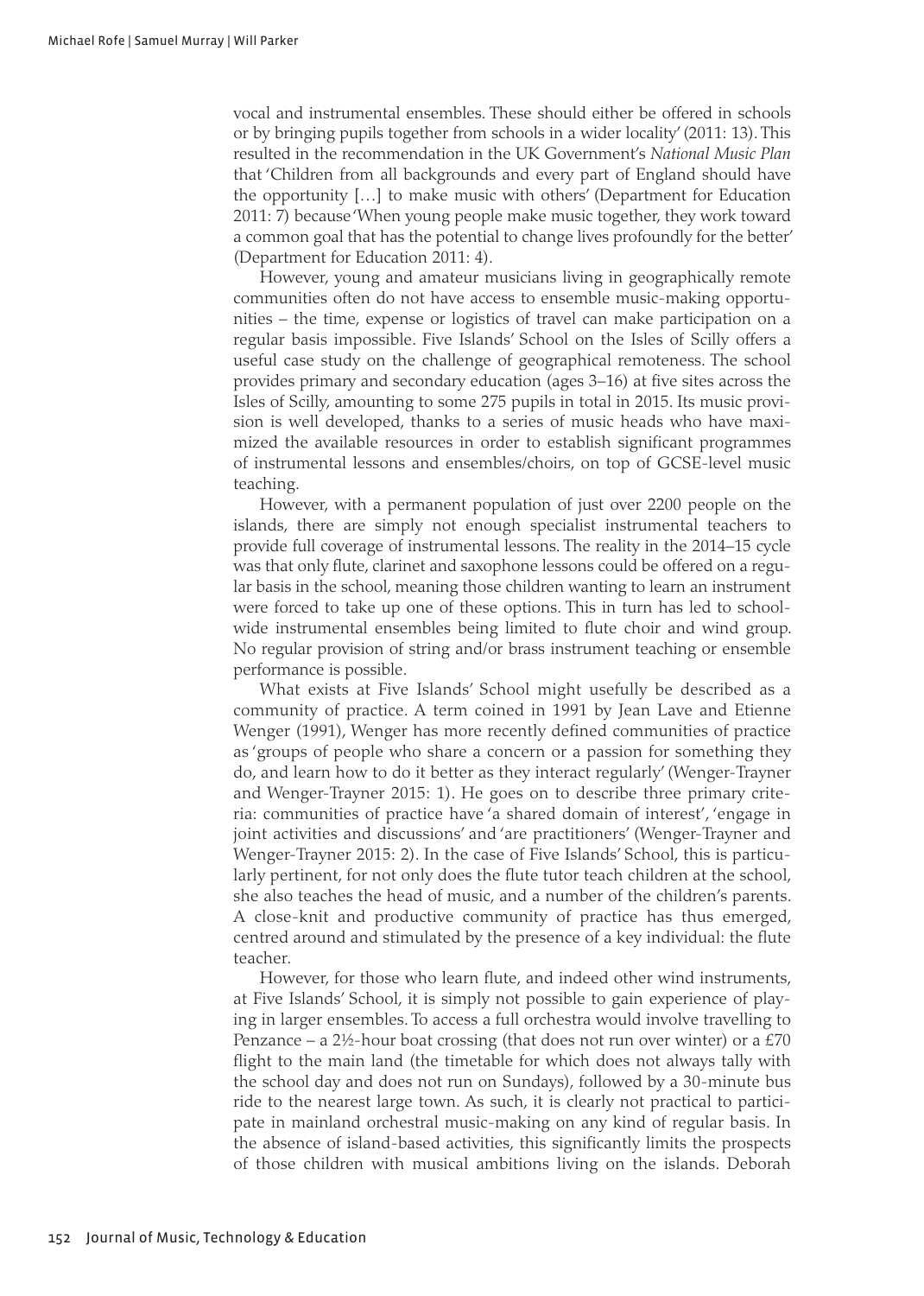Wainwright, Head of Music at Five Islands' School, frames the problem in terms of opportunity:

I would like my children to have a level playing field. I would like them to have the same opportunities as children on the mainland so that when they start competing for university places, they have the same background.

(interview)

Whilst the Isles of Scilly present an extreme case of geographic remoteness in the United Kingdom, the situation is mirrored across the country, particularly in rural parts of Scotland, Wales, the South West of England and the North of England. A similar community of practice exists, for instance, on the Lizard Peninsula in Cornwall, where an exceptionally high-quality brass band has emerged in St Keverne. As such, many children in the local area learn brass instruments with members of the band and its inspiring conductor, and then ultimately graduate to participating in the band. Again, access to lessons on other instruments is more difficult, as tutors have to travel significant distances to reach pupils: in reality, it is the pupil who has to travel.

## **Telematic performance: A potential solution?**

Telematic performance – broadly defined as performance that takes place over telecommunications networks such as the Internet – has the distinct capacity to enable those in remote locations to make music with others: in theory, musicians anywhere in the world could, given appropriate equipment, connect together and make music online. This in turn could, in theory, enable increased access to the range of benefits, outlined above, that can result from participation in ensemble music-making (see Oliver and Reeves 1994). Telematic performance has a long and varied history, and it is useful to consider a range of projects from which Online Orchestra drew learning, and on which it builds.

# *Antecedents to telematic performance*

Communicating music over distance long precedes what now might be thought of as telematic performance. In 'The telematic music system: affordances for a new instrument to shape the music of tomorrow', Braasch states that 'Telematic music has always been a part of our cultural life' (2009: 421). Citing Fitch and Koehler (1951) on bird song and the origins of human music, he suggests that 'it is clear that we were exposed to some from of telematic music right from the beginning, since an important aspect of birdsong is the communication over long distances' (Braasch 2009: 421).

As long ago as the sixteenth century, multi-nodal choir arrangements were used in which 'Acoustics were first put to resonant effect by the use of "cori sprezzi", the choir distributed in galleries' (Joy 2009: 453). Examples include: *Missa supra Ecco si beato giorno* (1565) by Alessandro Striggio, which has 60 separate voice parts, distributed among twelve-part choirs, in five discrete nodes; and *Spem in alium nunquam habui* (1570) by Thomas Tallis, which has music for eight choirs of five voices each (Joy 2009: 453–55). Musicians in different locations thus work together in the performance of a single composition.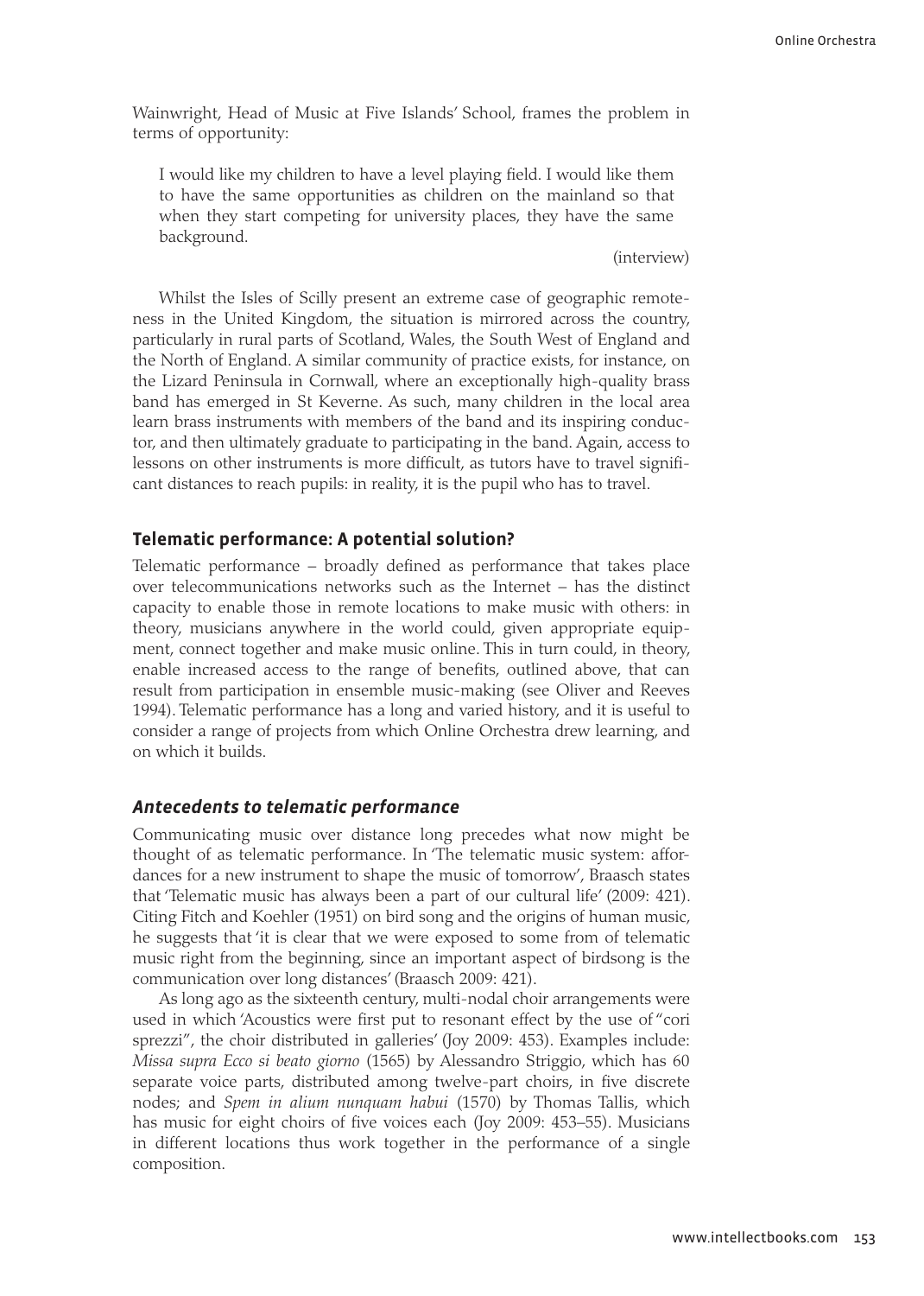3. The challenge posed by latency is considered in more detail in Rofe and Reuben (2017), in this special issue.

# *Pre-Internet telematic performance*

Citing Steinberg and Snow's (1934) description of an event in which the Philadelphia Orchestra broadcast their music live to Washington DC, Braasch notes that distributed music-making quickly followed the advent of telecommunications, and indeed that early analogue telephone lines were 'not characterized by the large system latencies that plagued early digital systems' (2009: 429).<sup>3</sup> Although the concert was designed to be an extension of the concert hall, interaction at the remote site was possible.

Kim-Boyle identifies post-war collaborative performances by Stockhausen (1959), Brown (1965), Haubenstock-Ramati (1965), Wolff (1987) and Brün (2004), as well as improvising collectives AMM and MEV as precursors to contemporary telematic performance (2009: 363ff). These performances were influenced by the Fluxus School and were investigating, to various degrees, situating the audience in performative roles: 'Just as much of the work of this earlier generation was motivated by social and political ideals, composers of network-based music often share a common interest in democratizing performance […]' (Kim-Boyle 2009: 364). These precursors to contemporary telematic performance had at their core an idea of the network as metaphor for political hierarchy and instability.

Between 1966 and 1977, Max Neuhaus produced a series of pieces termed 'Broadcast Works' which are 'amongst some of the earliest work to utilize telecommunications networks for artistic purposes' (Kim-Boyle 2009: 364). In many cases, the musical output is dependent on input from the audience: for *Public Supply I* (1966), for instance, Neuhaus invited radio listeners to call in and produce any sounds they wished; he would then mix this into a musical composition, mediating the relationship between participants via the mixing process, thereby 'reinforcing musically interesting dialogues while downplaying those of less appeal' (Kim-Boyle 2009: 365).

# *Early computer networks*

In 1977, the League of Automatic Music Composers '[…] employed computers to exchange messaging data between each player in order to make music in a networked environment' (Schroeder 2009: 378). The group was active between 1978 and 1983; in 1986 they formed the HUB, whose name was derived from the use of a central computer acting as a networking hub connecting all computers. These groups are considered to have created the first computer-networked music (Schroeder 2009: 378). As Traub notes, 'The initial HUB concert, held in 1987, took place in New York and connected six performers, divided between two venues, joined by a 300-baud modem network' (2005: 466). In 1987, there was a link-up of simultaneous concerts between Graz, Ljubljana and Trento called 'Razionalnik': this was similar to League of Automatic Music Composers and the HUB in that performers were sharing control data rather than audio; however, the HUB designed specialist network infrastructures, whereas the 'Razionalnik' devisors 'consciously worked within existing media space' (Föllmer 2005: 442). In any case, each of these examples demonstrates the emergent use of computers to facilitate multi-venue performance.

## *Networking platforms*

From the early 1990s, dedicated networking platforms designed for telematic performance begin to emerge. Many of these were forced to grapple with the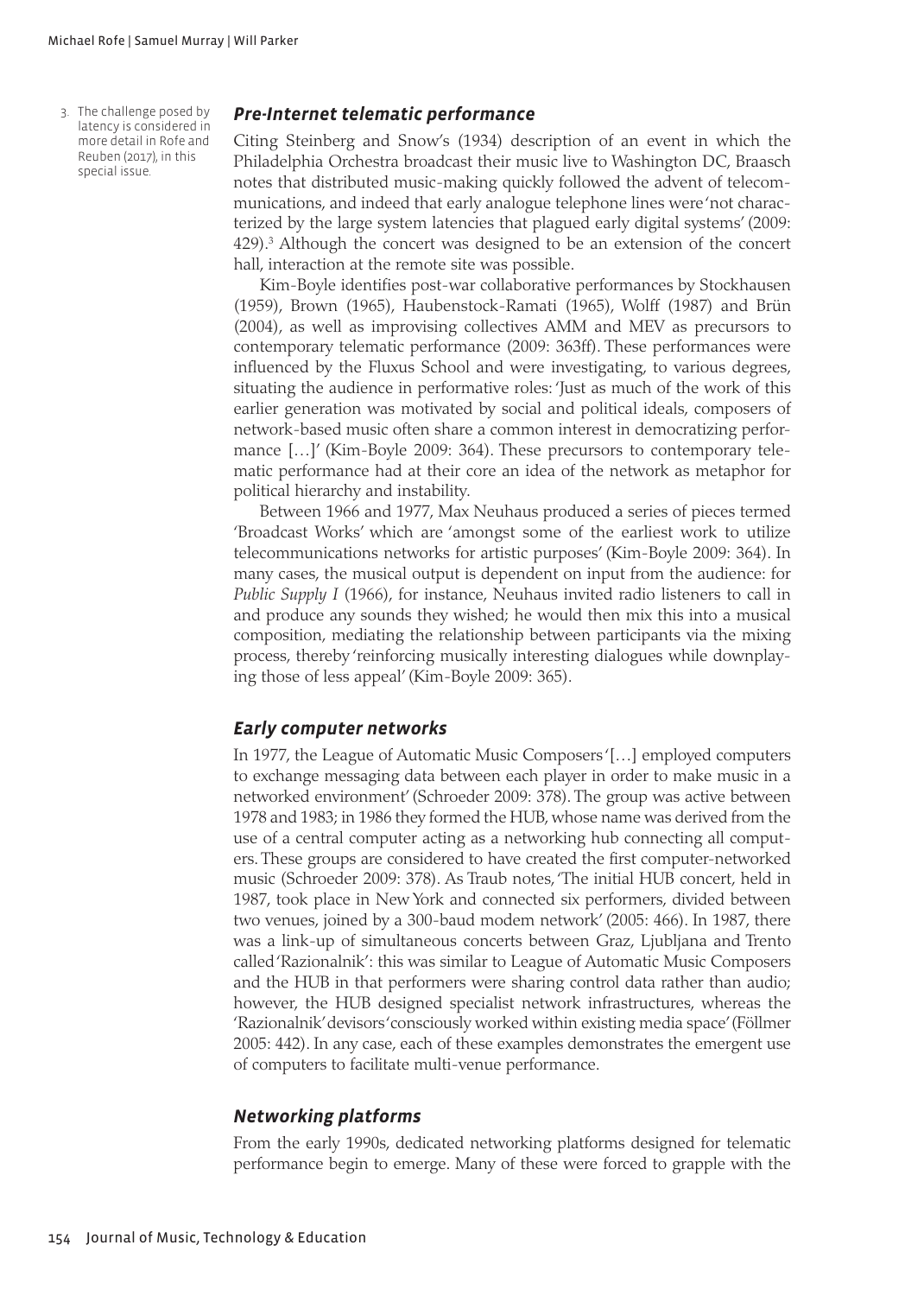issue of latency – the short time delay involved in processing data and sending it over the network. In 1990, Richard Magill at the University of Michigan developed the platform 'NetJam' as a means to distribute messages and files over a network. It was not at this stage intended for real-time performance, but rather facilitated collaboration by sending MIDI messages and other control data: 'Musicians were able to edit these files and send them back to anybody in the network community who had MIDI-compatible equipment as well as email and internet access' (Schroeder 2009: 378). Soon after, in 1991, Tim Perkis, one of the founding members of the HUB, performed *Waxlips*, in which bursts of MIDI data from the lead performer were sent over a network, 'Triggering clusters of events and creating an audible change in sonic density as MIDI messages were dropped or failed to transmit between Hub performers. *Waxlips* was designed to highlight the failings of the network' (Traub 2005: 467).

In 1994, Rocket Network launched the 'Vortex Jamming' software, creating the concept of the MUSE (Multi-User Studio Environment). This concept was refined and made 'more real-time' (Schroeder 2009: 378) by Ruskin Software technology and their 'LiveJam' application. Users could select a room to join and make music with other participants all over the world. This is a direct precursor to the newer 'eJAMMING AUDiiO'. Headed by Alan Glueckman, eJAMMING is an audio-only platform that promises 'to reduce the delay experienced over the network to, at most, hundreds of milliseconds (depending on upload speed and geographic distance between musicians) – a delay to which, Glueckman says, most musicians can adjust with practice' (Greene 2007).4

The development of high-speed Internet backbones such as Internet2 and Janet allowed for the real-time, high-quality transmission of audio over the network. The SoundWIRE Project, led by Chris Chafe at the Centre for Computer Research in Music and Acoustics, Stanford, was an early adopter of Internet2, 'Thereby establishing the first platform that allowed for the realtime, high-quality uncompressed bi-directional audio streaming' (Schroeder 2009: 378). The SoundWIRE group 'focuses on experiments in bi-directional and n-directional musical performance. Concerts and rehearsals between Stanford and places like New York, Belfast, Banff, or Beijing are now commonplace' (Chafe and Cáceres 2010: 183). Cáceres and Chafe align their software, JackTrip, with 'high speed links like Internet2', stating that 'adequate network provisioning is a must' (2010: 183).

Another dedicated network platform is LOLA: LOw LAtency audio-visual streaming system. Its architects state that the 'LOLA project aims to enable real time musical performances where musicians are physically located in remote sites, connected by advanced network services like the ones provided by the NRENs and GEANT and other international backbones' (Pachini et al. 2012: 1). The LOLA project was developed by Conservatorio di Musica Giuseppe Tartini in collaboration with GARR, the Italian Research and Academic Network. LOLA has been used to facilitate a wide rage of performances<sup>5</sup> using high-speed Internet connections such as Janet in the United Kingdom and Internet2 in the United States. As such, its low-latency approach is contingent on working in specialist institutions that are connected to these high-speed networks. UltraGrid adopts a similar approach, using high-speed networks to facilitate low-latency performances.<sup>6</sup>

## **Educational, socially inclusive and participatory networks**

As can be seen, significant milestones in the history of telematic performance have tended to be driven either by composers or by technologists, giving rise

- 4. More commonly, 30ms is defined as the cut-off at which musicians can perceive latency; this is discussed in Rofe and Reuben (2017).
- 5. See [http://www.conts.](http://www.conts.it/art/lola-project/lola-video) [it/art/lola-project/](http://www.conts.it/art/lola-project/lola-video) [lola-video](http://www.conts.it/art/lola-project/lola-video).
- 6. See [http://www.](http://www.ultragrid.cz) [ultragrid.cz.](http://www.ultragrid.cz)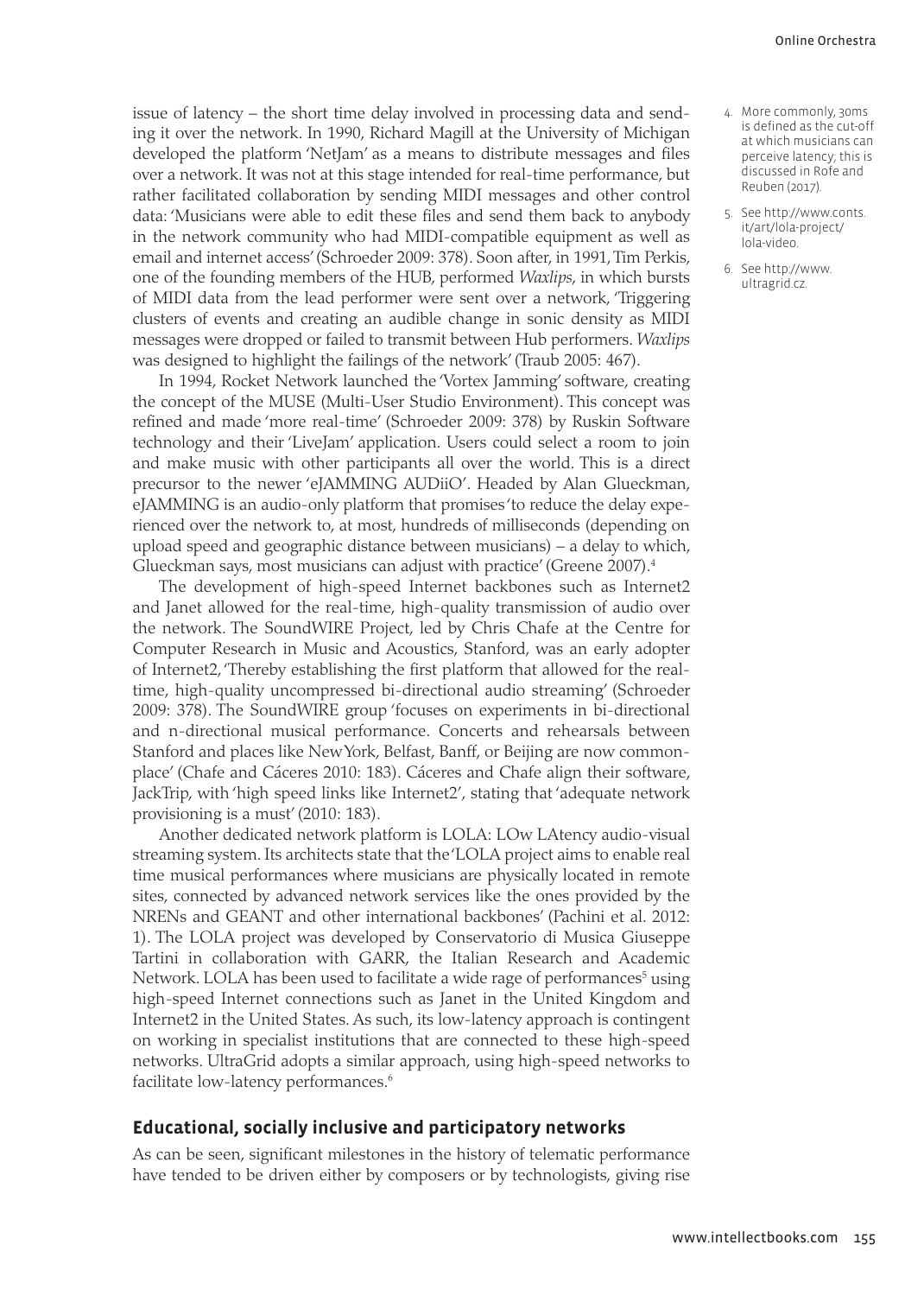7. This will be discussed in more detail in Rofe and Reuben (2017) in this special issue.

either to specific works designed for telematic performance or to networking platforms that are designed to push the technology to its limits and enable wide-ranging performance possibilities. Fewer examples exist that see the educational or social potential of telematic performance as a primary aim.

Examples do exist of network-based community composition. In 1999, 'Symphony for Cornwall', by Andrew Hugill, was performed at the Hall for Cornwall, Truro, by the Bournemouth Sinfonietta and accompanied by live electronics. Hugill was interested in the idea of 'networked creation' and 'the internet as a compositional medium' (2005: 528): secondary schools across Cornwall were invited to submit 10–15 second sound recordings of anything they chose, which Hugill used as 'seeds' from which to grow a composition. Likewise, Eric Whitacre's *Virtual Choir* asks singers to 'record and upload their videos from locations all over the world. Each one of the videos is then synchronised and combined into one single performance to create the Virtual Choir' (Whitacre 2017). In both cases, therefore, participants do not perform live together, making these works for networked and collaborative composition rather than networked performance. They do, though, demonstrate the capacity for networked music-making to reach out into communities.

A field of musical practice that has seen greater research and implementation in online contexts is musical instrument lessons. Many tutors now offer lessons over Skype, for instance, as a supplement or alternative to in-person lessons. Operational since 2001, *Connect: Resound* has explored through action research how online technologies might 'respond to consistent challenges to accessing music education among children in rural areas' (Johnson et al. 2015: 18). Using audio and video streaming, the project allows music teachers to instruct and perform remotely with students, and concludes of its participants that

Parents gave positive feedback about children's progress with 24.5% stating it was 'very good', 46.9% indicating it was 'good', and 28.6% that progress was satisfactory. Most of the pupils (74.1%) and many parents/ carers (68.2%) wanted them to continue to learn their instruments 'quite a lot' or 'very much'.

(Johnson et al. 2015: 10)

However, because Skype is often used as the underlying software interface, bi-directional, interactive music-making is not possible: Skype uses audio gating to suppress echo, meaning only one node can make sound at a time.

Other programmes of telematic musical instrument lessons have been offered at the Manhattan School of Music, New York, the Royal College of Music, London and the Royal Danish Academy of Music, Copenhagen. These have been enabled through the use of LOLA, which does offer bi-directional performance. However, as described above, LOLA requires high-speed network connections that are only currently available at these types of specialist institutions; they are not available in community venues, again limiting access and opportunity, even in the context of telematic performance.<sup>7</sup>

#### **Online Orchestra – Starting premises**

The Online Orchestra project, which took the form of a large-scale pilot, sought to realize the potential of telematic performance to address the lack of access and opportunity so frequently found in remote contexts. As described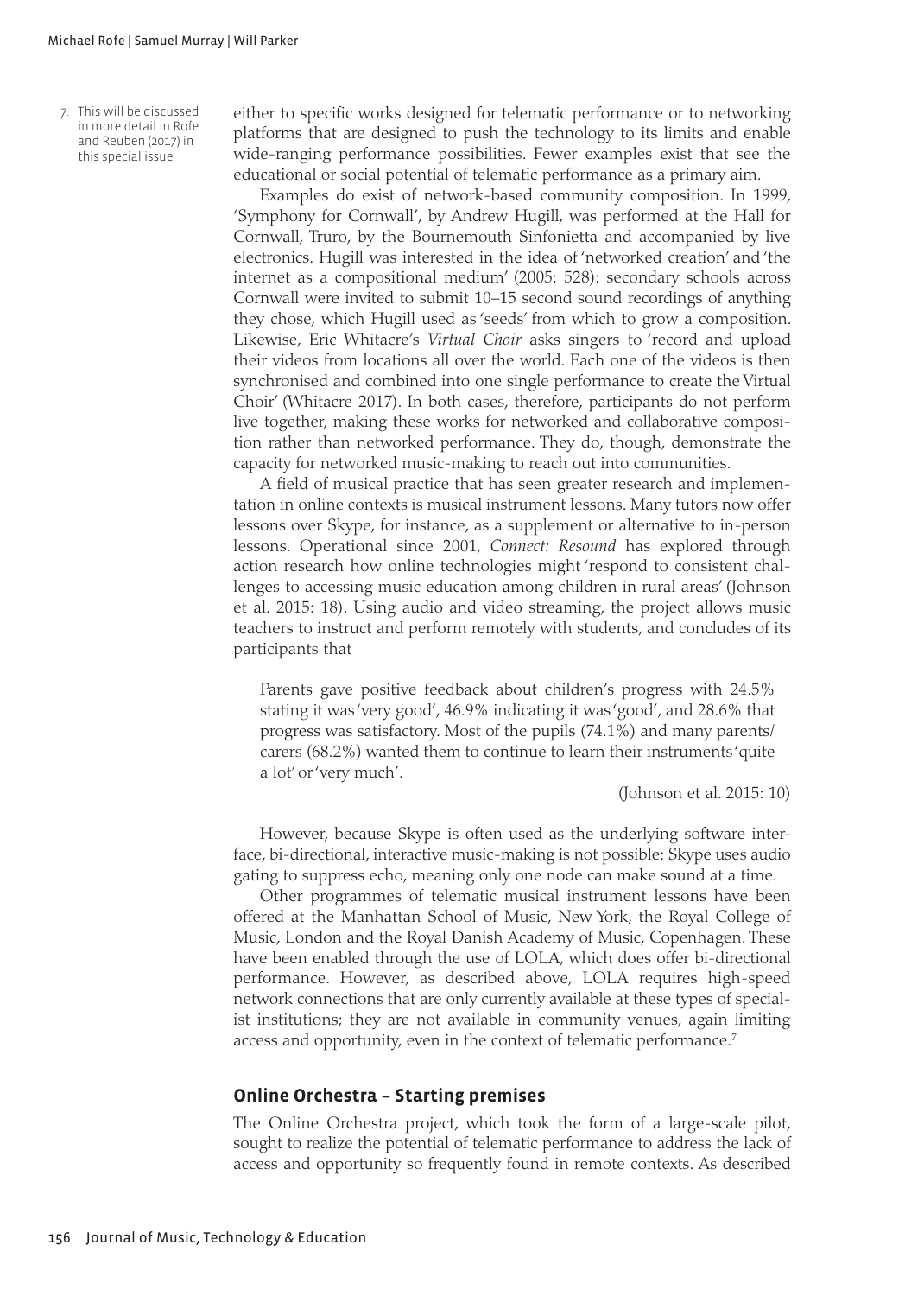in the Introduction, the core research question is: 'How can burgeoning network technologies, and creative approaches to composition, be used to give people in remote communities access to large-scale ensemble performance opportunities?' As such, the project sought to investigate telematic performance solutions that might, with future refinement, enable musicians in remote communities to experience the well-documented potential benefits of ensemble music-making.

Online Orchestra was founded on a series of starting premises, each of which emerged from the contexts described above, and the subsequent core research question. Other premises could in theory give rise to very different design solutions, but those outlined below remained the guiding principles of all subsequent decision-making throughout the Online Orchestra project.

### *Create new opportunities for young and amateur musicians*

The core aim of the project was to enable, through telematic performance, new ensemble music-making opportunities for young and amateur musicians. This is not, of course, to preclude professional musicians using Online Orchestra in the future; rather, in the light of the particular issues facing isolated communities of practice, it was decided that a design solution was needed that specifically enabled performers with lower musical ability to flourish. This contrasts with the majority of precedent telematic performance projects, which tend to involve professional musicians. More specifically, Online Orchestra aimed to reach musicians who do not normally have access to large-scale, musicmaking opportunities. The nature of those access constraints in the project were primarily geographical, but other constraints might in the future include mobility problems, financial limitations or confinement to particular locations (e.g. hospitals, care homes, prisons, etc.).

# *Enable access from remote locations*

Online Orchestra aimed to design a solution in which musicians could participate from their *own* remote locations, rather than having to travel somewhere further afield in order to take part. Indeed the larger potential of telematic performance is fundamentally rooted in this principle: that musicians anywhere in the world could perform together, assuming the availability of suitable equipment (see below). This in turn required a solution that could work using existing broadband connections – the types of high-speed network required by specialist software such as LOLA and UltraGrid are not currently available in community contexts.

### *Design a scalable solution*

As a pilot, Online Orchestra aimed to design a solution that could be scalable, enabling a wide range of potential future users. A design solution that was not contingent on overly expensive, or overly complex, equipment was preferred: schools and community ensembles might not to have access to the specialist equipment, or technical skills, required by systems such as LOLA. As such, an early decision was taken to use off-the-shelf equipment, and, where possible, equipment that schools and/or local venues were likely already to own. Likewise, confining the solution to commercially available broadband speeds would enable greater scalable potential.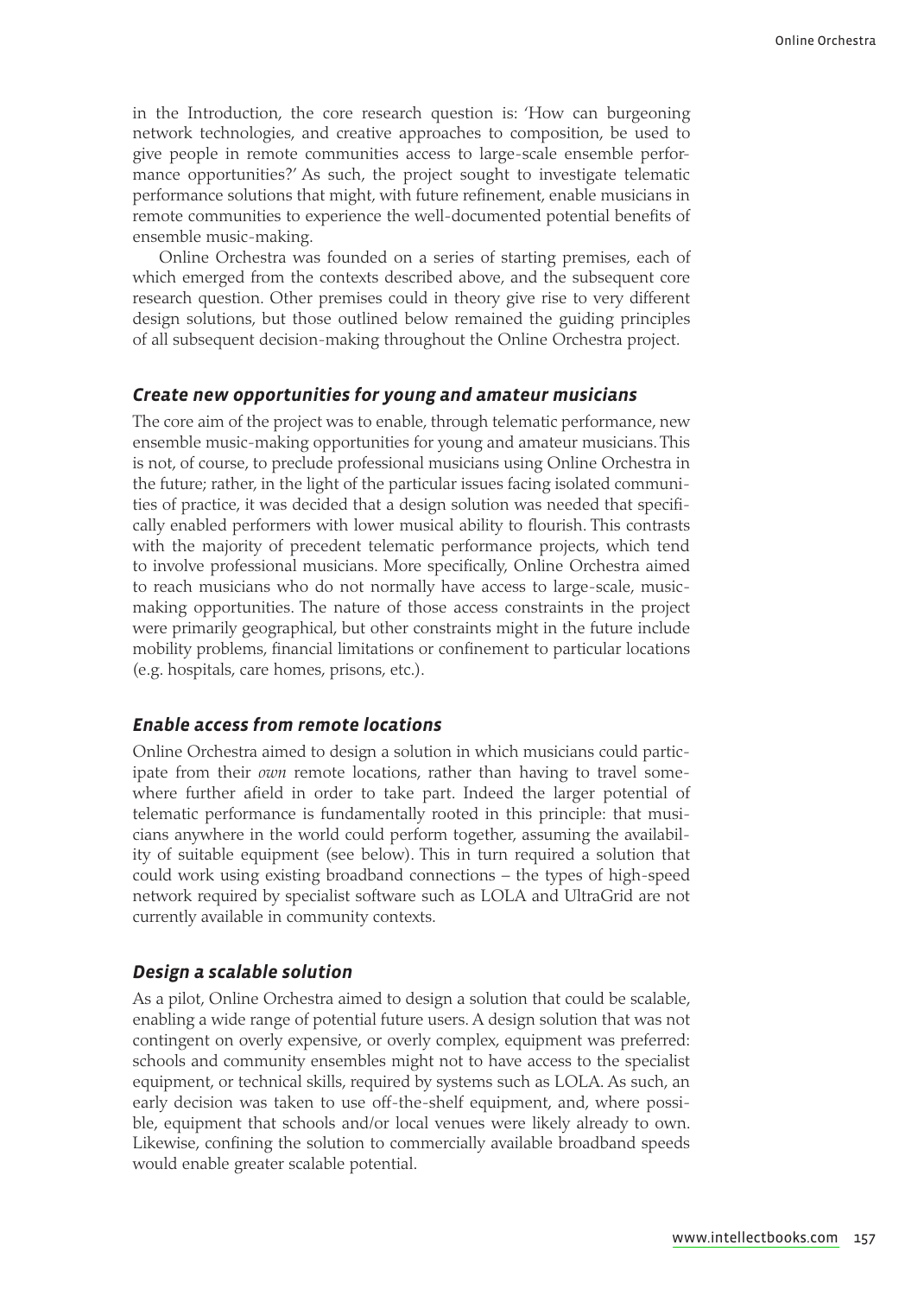# *Enable large ensembles, but preserve communities of musicians*

In order to preserve existent communities of practice in local venues, a design solution was preferred that connects *groups* of musicians, rather than individuals. The additional challenges of audio balance and echo avoidance brought about by the presence of multiple musicians per node would therefore need consideration. In order to build large ensembles, a solution that enabled the connection of *multiple* groups of musicians was also preferred. This again contrasts with the majority of telematic performance projects to date, which tend to connect fewer nodes (often two). Examples of multi-nodal performances exist (for instance, projects by <Turnbulance.org> and the <Online.Arts>; see Thorington 2005), but they remain in the minority due to the technical challenges of managing multiple Internet connections.

# *Enable rehearsal in addition to performance*

Given the aim of working with young and amateur musicians, it was clear that Online Orchestra could not simply be an environment for concert performance: it would also be necessary to enable online rehearsal. As such, an overall ensemble conductor would be needed to lead rehearsals and the performance. It was also decided that standard music notation was preferred, in order to eliminate additional variables/complexities to performers as they rehearsed online, as well as to enable musicians to develop their musicianship skills. Again, there are few precedents for a conductor in the history of telematic performance: Tassine and Verbrugghe's electronic metronome that keeps multiple conductors in time over distances (see Joy 2009: 485), a performance between Stanford and Stockholm where two performers in each node improvised to the pulsing of a 'jellyfish conductor' (Handberg and Jonsson 2005); and Hajdu's <Quintet.net>, which contains a conductorial layer in its Max/MSP patch (see Hadju and Didkovsky 2009: 400), is partial exception, demonstrating the complexity of enabling a telematic conductor. The decision to pursue a more traditional conductor brought the additional requirement that Online Orchestra supported video communication (the streaming of a visual feed) as well as audio communication.

# *Enable a connected and immersive musical experience*

Whilst Online Orchestra did not aim during its pilot to measure the extent to which the benefits of ensemble performance might be enabled through a telematic environment, it did use certain principles derived from the literature as benchmarks in design solution decision-making. In particular, drawing from McCaleb (2014) and Keller (2013), the two principles of *connection* and *immersion* acted as reference points throughout the project, with the aim of designing a solution in which participants felt (1) connected to other remote musicians and (2) immersed in the overall musical experience. A high-quality audio-visual signal would notionally be crucial to the achievement of these aims.

## **Online Orchestra – Project overview**

Online Orchestra developed its design solution through action research over a series of eight working groups between October 2014 and July 2015. Kolb's learning cycle (1984) was adopted, in which iterations were made, experience was observed and reflected upon in discussion groups, abstract concepts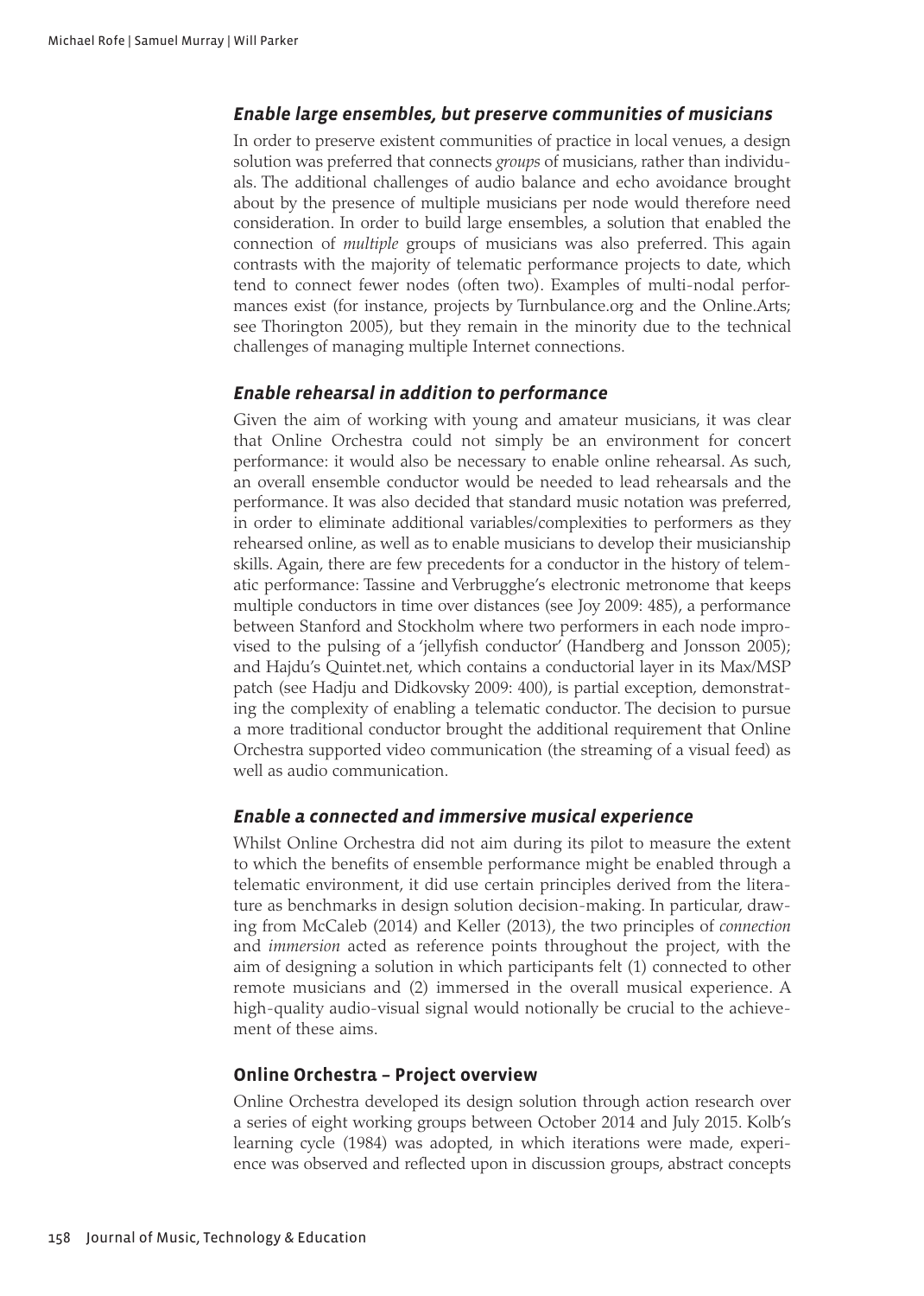

*Figure 1: Online Orchestra pilot performance nodes.8*

based upon reflections were formed and these new concepts were then tested through new iterations. This process was repeated until key variables and potential solutions emerged. In particular, the project team explored (1) software options; (2) computer and peripheral equipment options and usage; (3) approaches to latency; (4) compositional options; and (5) approaches to online rehearsing and directing.

The project culminated in a four-node pilot performance in July 2015. As shown in Figure 1, this involved a conductor at Falmouth University, leading an orchestra of flutes on the Isles of Scilly, brass in Mullion on the Lizard Peninsula and strings, choir and soloists in Truro Cathedral. Musicians performed three new works, commissioned for the performance: *In Sea-Cold Lyonesse* by John Pickard, *Re-Tracing* by Jim Aitchison and *Spiritus Telecommunitas* by Federico Reuben. A video of the performance can be found at <www.onlineorchestra.com>.

# **Online Orchestra – Summary of findings**

Details of Online Orchestra's approach to telematic performance are described in subsequent articles in this special issue of the *Journal of Music, Technology and Education*, including approach to latency (Rofe and Reuben 2017); computing hardware and software (Prior et al. 2017b); peripheral equipment (Prior et al. 2017b; Geelhoed et al. 2017); musical composition (Rofe and Geelhoed 2017); 8. Map exported from Google Maps.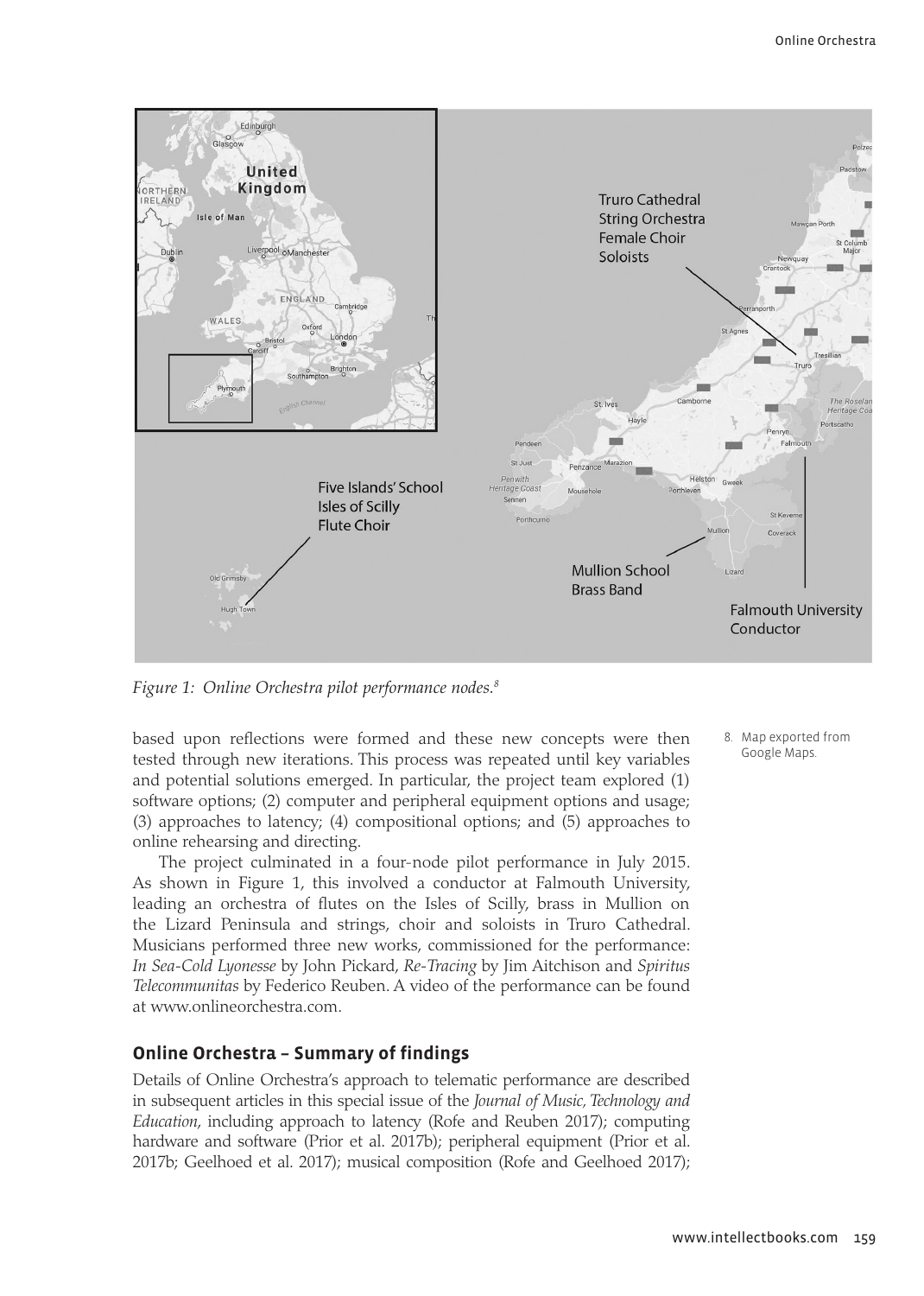rehearsing and directing (Hargreaves 2017); and the telematic medium (Prior 2017). An initial exploration of participant performers' experiences is also outlined (Rofe et al. 2017). Key findings from the project can be summarized as follows.

#### *Latency management*

Telematic performance involves latency, in the form of a time delay that results from processing data and sending/receiving it between nodes. Musicians were found to perceive latencies above roughly 30ms. Given (1) the lower bandwidths available in community contexts, (2) the need for the large data streams involved in video communication and (3) the preference to avoid specialist equipment, it was established that low-latency solutions such as LOLA would not be possible in Online Orchestra. Instead, new software was developed that stabilizes network latency and locks this to a specified musical tempo: latency was matched to the length of a musical beat.

# *Composing for latency-rich environments*

Given this latency-control programme, composers were able to know with confidence the behaviour of the latency in performance and were consequently able to compose music designed explicitly for this latency-rich environment. By writing scores with latency in mind, composers were able to absorb that latency into the musical materials. As such, the latency stopped functioning as an impediment to performance and instead became a part of the musical content. Orchestral 'sections' (strings, brass, etc.) were assigned to individual nodes within the telematic ensemble, enabling communities of musicians in each location to act as subgroups within the overall orchestra. This preserved the traditional interrelationships of ensemble performance between self, section and orchestra, acting in a telematic context to reinforce local communities of musicians whilst also building new inter-nodal collaboration.

# *Performing in latency-rich environments*

Given Online Orchestra's latency-control programme, and the production of compositions that absorb latency, participant musicians report no disruptive effects of latency on their ability to perform. In fact, several of the performers who were interviewed post-project were simply not aware of the presence of latency. As such, Online Orchestra was able to adopt a traditional model of rehearsal and performance, in which a conductor used standard beating patterns to lead musicians, who in turn read their parts from scores in standard notation. Participant performers report difficulty adapting to a 2D televisual conductor, but were ultimately able to succeed in this environment. Otherwise, any difficulties they experienced in preparing the performance were similar to those of offline performance: mastering technically complex passages or a preference for certain works. The conductor reports significant improvement on the parts of performers throughout rehearsals, demonstrating the capacity of telematic performance to enable musical development and education.

## *System design*

As Online Orchestra did not operate at ultra-low latency, the need for specialist equipment was significantly reduced. As such, it was possible to remain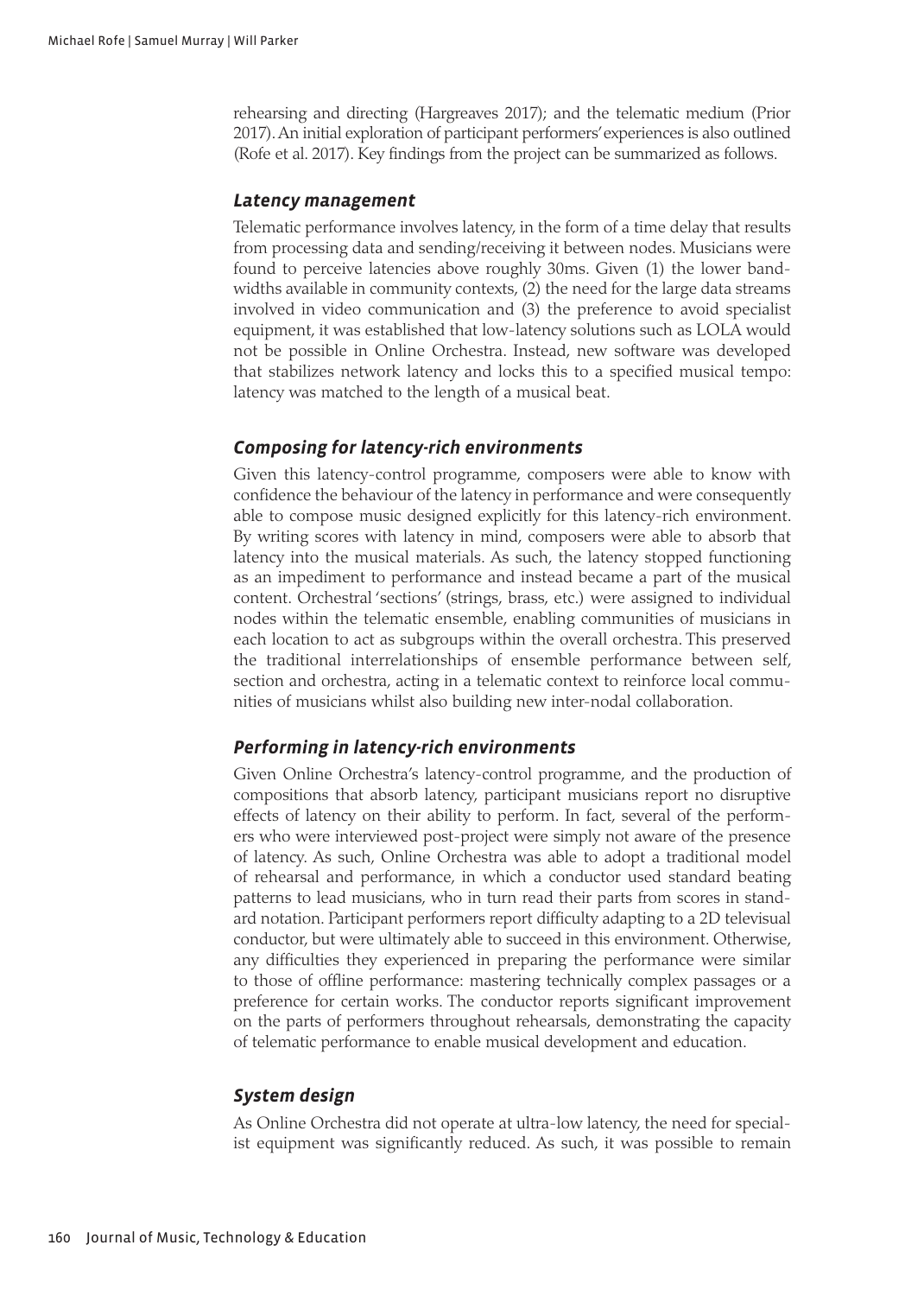confined to freely available audio-visual streaming software (JackTrip and VSee) and to low-cost hardware. Musicians each had their own individual microphones, with audio being mixed down in each location before being sent into the network. A single camera was used to capture each location. Return audio from remote nodes was spatialized through independent speakers, each of which was aligned to independent screens showing the visual stream from remote nodes.

### *Potential of telematic performance and future research*

As indicated in Figure 2, which shows the pilot performance from the perspective of Truro Cathedral, Online Orchestra has established a viable solution that enables large-scale online performance between remote locations. As such, it demonstrates significant potential in enabling access for people living in remote communities to the wide-ranging potential benefits of participating in ensemble music-making. Research is now needed to measure the extent to which these benefits are enabled in a telematic context, and how Online Orchestra's approach might be developed and fine tuned in order to maximize its potential.



*Figure 2: Online Orchestra pilot performance, Truro Cathedral.*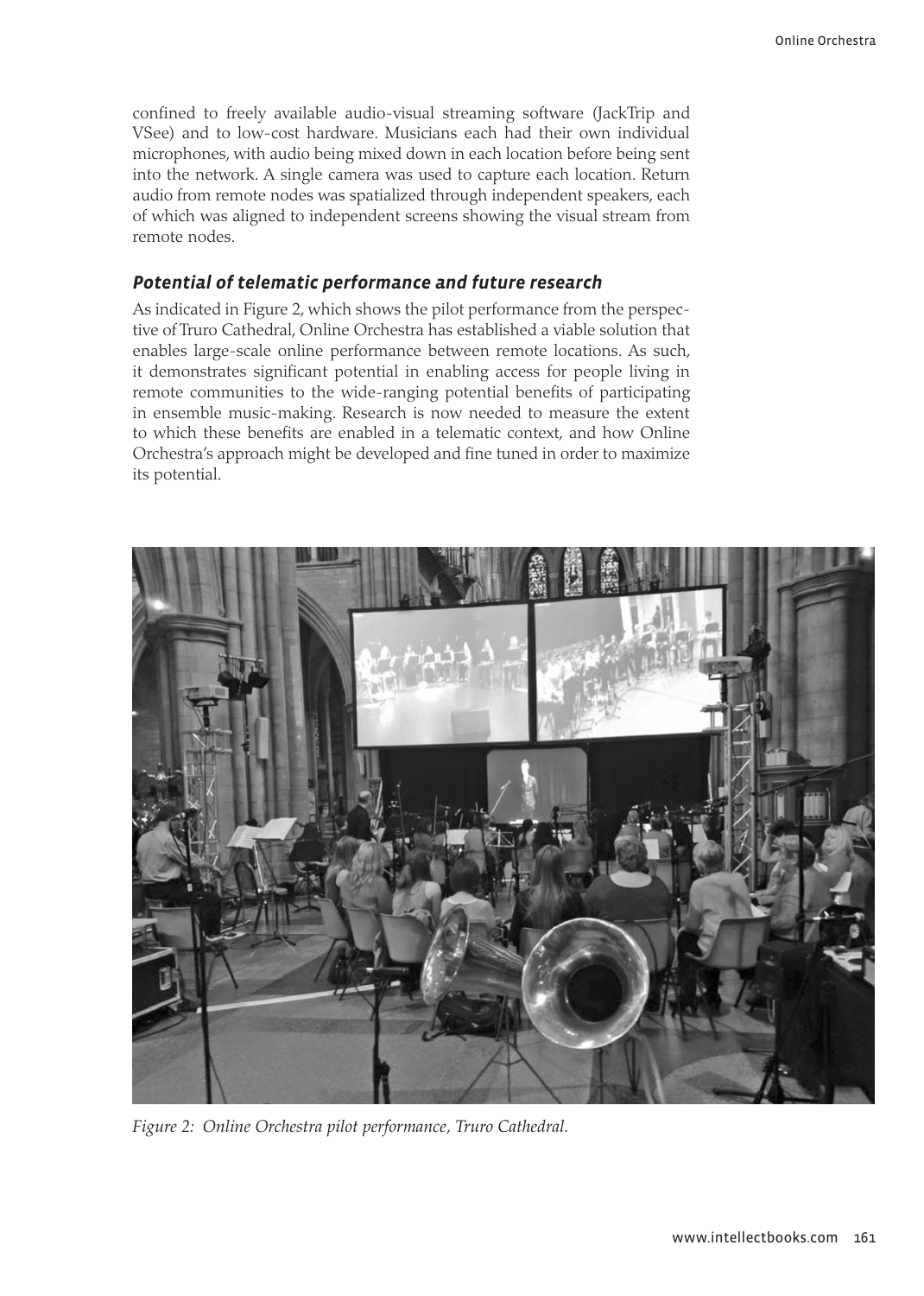# **REFERENCES**

- Bailey, B. A. and Davidson, J. W. (2002), 'Adaptive characteristics of group singing: Perceptions from members of a choir for homeless men', *Musicae Scientiae*, 6:2, pp. 221–56.
- Bell, D. and Jayne, M. (2010), 'The creative countryside: Policy and practice in the UK rural cultural economy', *Journal of Rural Studies*, 26:3, pp. 209–18.
- Blandford, S. and Duarte, S. (2004), 'Inclusion in the community: A study of community music centres in England and Portugal, focusing on the development of musical and social skills within each centre', *International Journal of Research & Method in Education*, 27:1, pp. 7–25.
- Braasch, J. (2009), 'The telematic music system: Affordances for a new instrument to shape the music of tomorrow', *Contemporary Music Review*, 28:4&5, pp. 421–32.
- Carlucci, C. (2012), 'An investigation of social support in adult recreational music ensembles', *International Journal of Community Music*, 5:3, pp. 237–52.
- Chafe, C. and Cáceres, J. P. (2010), 'JackTrip: Under the hood of an engine for network audio', *Journal of New Music Research*, 39:3, pp. 183–87.
- Department for Education (2011), 'The importance of music: A national plan for music', Department for Education, [https://www.gov.uk/government/](https://www.gov.uk/government/publications/the-importance-of-music-a-national-plan-for-music-education) [publications/the-importance-of-music-a-national-plan-for-music-educa](https://www.gov.uk/government/publications/the-importance-of-music-a-national-plan-for-music-education)[tion.](https://www.gov.uk/government/publications/the-importance-of-music-a-national-plan-for-music-education) Accessed 12 December 2013.
- Dillon, S. and Brown, A. (2010), 'Access to meaningful relationships through virtual instruments and ensembles', in *Proceedings from the International Society for Music Education (ISME) 2010 Seminar of the Commission for Community Music Activity*, 28–30 July 2010, Hangzhou: International Society for Music Education (ISME), pp. 31–34.
- Duxbury, N. and Campbell, H. (2011), 'Developing and revitalising rural communities through arts and culture', *Small Cities Imprint*, 3:1, pp. 111–22.
- Föllmer, G. (2005), 'Lines of net music', *Contemporary Music Review*, 24:6, pp. 439–44.
- Geelhoed, E., Prior, D. and Rofe, M. (2017), 'Designing a system for online orchestra: Microphone evaluation and cost-benefit analysis', *Journal of Music, Technology and Education*, 10:3, pp. 213–30.
- Gembris, H. (2008), 'Musical activities in the third age: An empirical study with amateur musicians', *Conference Paper at the Second European Conference on Developmental Psychology*, Roehampton, [http://citeseerx.ist.psu.edu/](http://citeseerx.ist.psu.edu/viewdoc/download?doi=10.1.1.627.4557﻿&﻿rep=rep1﻿&﻿type=pdf) [viewdoc/download?doi=10.1.1.627.4557&rep=rep1&type=pdf](http://citeseerx.ist.psu.edu/viewdoc/download?doi=10.1.1.627.4557﻿&﻿rep=rep1﻿&﻿type=pdf). Accessed 4 January 2017.
- Gibson, C., Luckman, S. and Willoughby-Smith, J. (2010), 'Creativity without borders? Rethinking remoteness and proximity', *Australian Geographer*, 41:1, pp. 25–38.
- Greene, K. (2007), 'Jam online in real time', *MIT Technology Review*, [https://](https://www.technologyreview.com/s/407965/jam-online-in-real-time/) [www.technologyreview.com/s/407965/jam-online-in-real-time/.](https://www.technologyreview.com/s/407965/jam-online-in-real-time/) Accessed 28 December 2016.
- Hadju, G. and Didkovsky, N. (2009), 'On the evolution of music notations in network music environments', *Contemporary Music Review*, 28:4&5, pp. 395–407.
- Hallam, S., Creech, A., Varvarigou, M. and McQueen, H. (2012), 'Perceived benefits of active engagement with making music in community settings', *International Journal of Community Music*, 5:2, pp. 155–74.
- Handberg, L. and Jonsson, A. (2005), 'Community building through cultural exchange in mediated performance events', in P. Hernwall (ed.), *The Virtual – A Room Without Borders?*, Södertörn: Södertörn College University.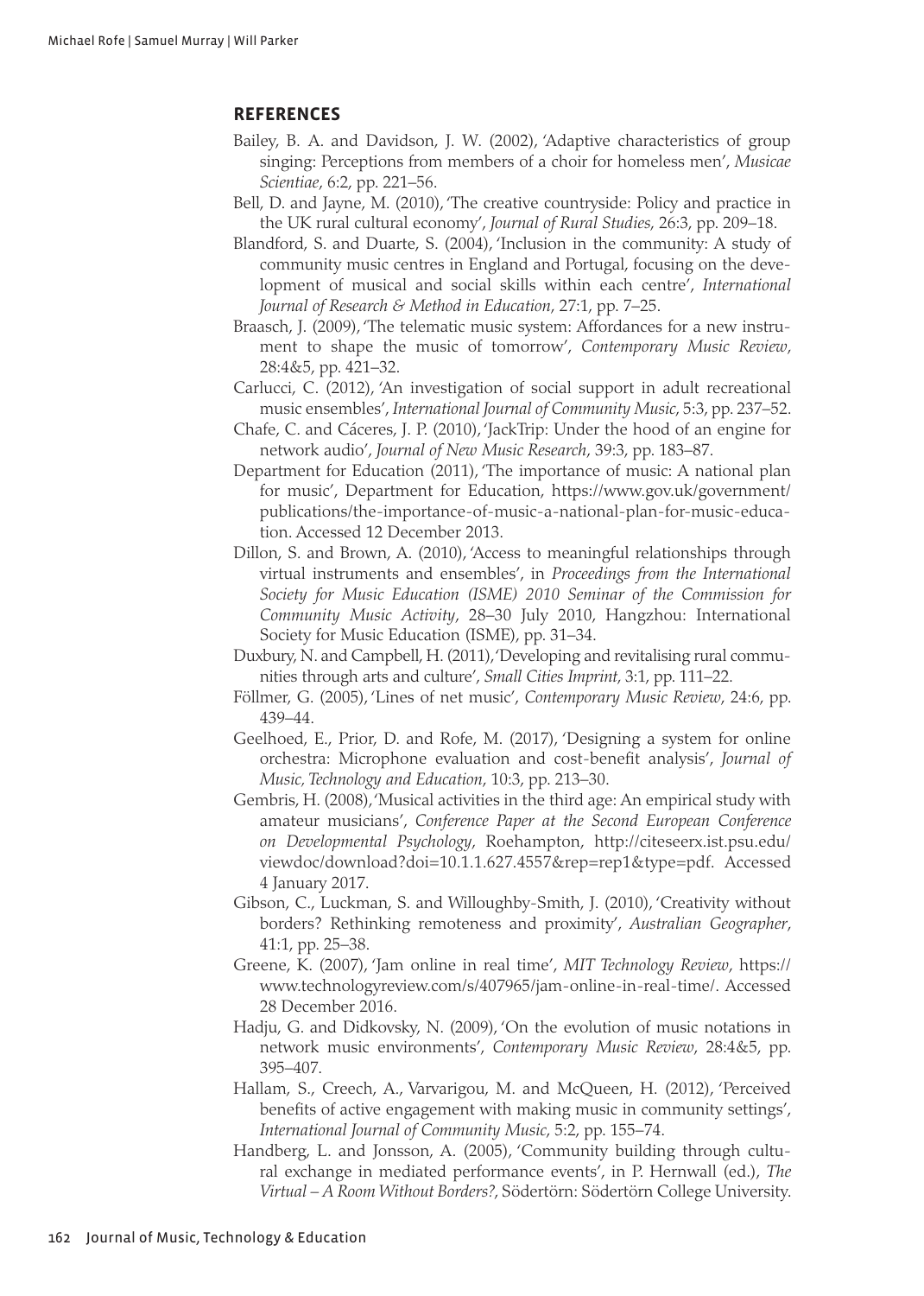- Hargreaves, J. J. (2017), 'Notes from the podium of an Online Orchestra', *Journal of Music, Technology and Education*, 10:2&3, pp. 277–88.
- Henley, D. (2011), *Music Education in England: A Review by Darren Henley for the Department for Education and the Department for Culture, Media and Sport*, London: Department for Education, [https://www.gov.uk/government/](https://www.gov.uk/government/publications/music-education-in-england-a-review-by-darren-henley-for-the-department-for-education-and-the-department-for-culture-media-and-sport) [publications/music-education-in-england-a-review-by-darren-henley](https://www.gov.uk/government/publications/music-education-in-england-a-review-by-darren-henley-for-the-department-for-education-and-the-department-for-culture-media-and-sport)[for-the-department-for-education-and-the-department-for-culture](https://www.gov.uk/government/publications/music-education-in-england-a-review-by-darren-henley-for-the-department-for-education-and-the-department-for-culture-media-and-sport)[media-and-sport](https://www.gov.uk/government/publications/music-education-in-england-a-review-by-darren-henley-for-the-department-for-education-and-the-department-for-culture-media-and-sport). Accessed 12 December 2013.
- Higgins, L. (2012), *Community Music in Practice and in Theory*, Oxford: Oxford University Press.
- Hugill, A. (2005), 'Internet music: An introduction', *Contemporary Music Review*, 24:6, pp. 429–37.
- Johnson, H., King, A., Savage, J. and Penn, E. (2015), *Connect Resound: Research and Development Report*, London: Nesta, [http://274483.temp-dns.com/](http://274483.temp-dns.com/uploads/NYMAZ_for_publication_Final_.pdf) [uploads/NYMAZ\\_for\\_publication\\_Final\\_.pdf.](http://274483.temp-dns.com/uploads/NYMAZ_for_publication_Final_.pdf) Accessed 23 June 2016.
- Jones, P. (2005), 'Music education and the knowledge economy: Developing creativity, strengthening communities', *Arts Education Policy Review*, 106:4, pp. 5–12.
- (2010), 'Developing social capital: A role for music education and community music in fostering civic engagement and intercultural understanding', *International Journal of Community Music*, 3:2, pp. 291–302.
- Joy, J. (2009), 'Networked Music & Soundart Timeline (NMSAT) excerpts part one: Ancient and modern history, anticipatory literature, and technical developments references', *Contemporary Music Review*, 28:4&5, pp. 449–90.
- Keller, P. (2013), 'Musical ensemble performance: A theoretical framework and empirical findings on interpersonal coordination', *International Symposium on Performance Studies*, [http://www.performancescience.org/ISPS2013/](http://www.performancescience.org/ISPS2013/Proceedings/Rows/066Keynote_Keller.pdf) [Proceedings/Rows/066Keynote\\_Keller.pdf](http://www.performancescience.org/ISPS2013/Proceedings/Rows/066Keynote_Keller.pdf). Accessed 15 October 2014.
- Kim-Boyle, D. (2009), 'Network musics: Play, engagement and the democratization of performance', *Contemporary Music Review*, 28:4&5, pp. 363–75.
- Kokotsaki, D. and Hallam, S. (2011), 'The perceived benefits of participative music making for non-music university students: A comparison with music students', *Music Education Research*, 13:2, pp. 149–72.
- Kolb, D. (1984), *Experiential Learning: Experience as the Source of Learning and Development*, Upper Saddle River, NJ: Prentice-Hall.
- Lave, J. and Wenger, E. (1991), *Situated Learning: Legitimate Peripheral Participation*, Cambridge: Cambridge University Press.
- McCaleb, J. M. (2014), *Embodied Knowledge in Ensemble Performance*, Aldershot: Ashgate.
- McHenry, J. A. (2011), 'Rural empowerment through the arts? The role of the arts in civic and social participation in the mid-west region of Western Australia', *Journal of Rural Studies*, 27:3, pp. 245–53.
- McKay, G. and Higham, B. (2011), *Community Music: History and Current Practice, its Constructions of 'Community', Digital Turns and Future Soundings*, Project Report, Swindon: Arts Humanities Research Council.
- McKay, G. and Moser, P. (2005), *Community Music: A Handbook*, Lyme Regis: Russell House.
- Oliver, R. and Reeves, T. (1994), 'Telematics in rural education: An investigation of the use of telematics for the delivery of specialist programmes for students in rural schools', <http://ro.ecu.edu.au/ecuworks/6910/>. Accessed 21 December 2016.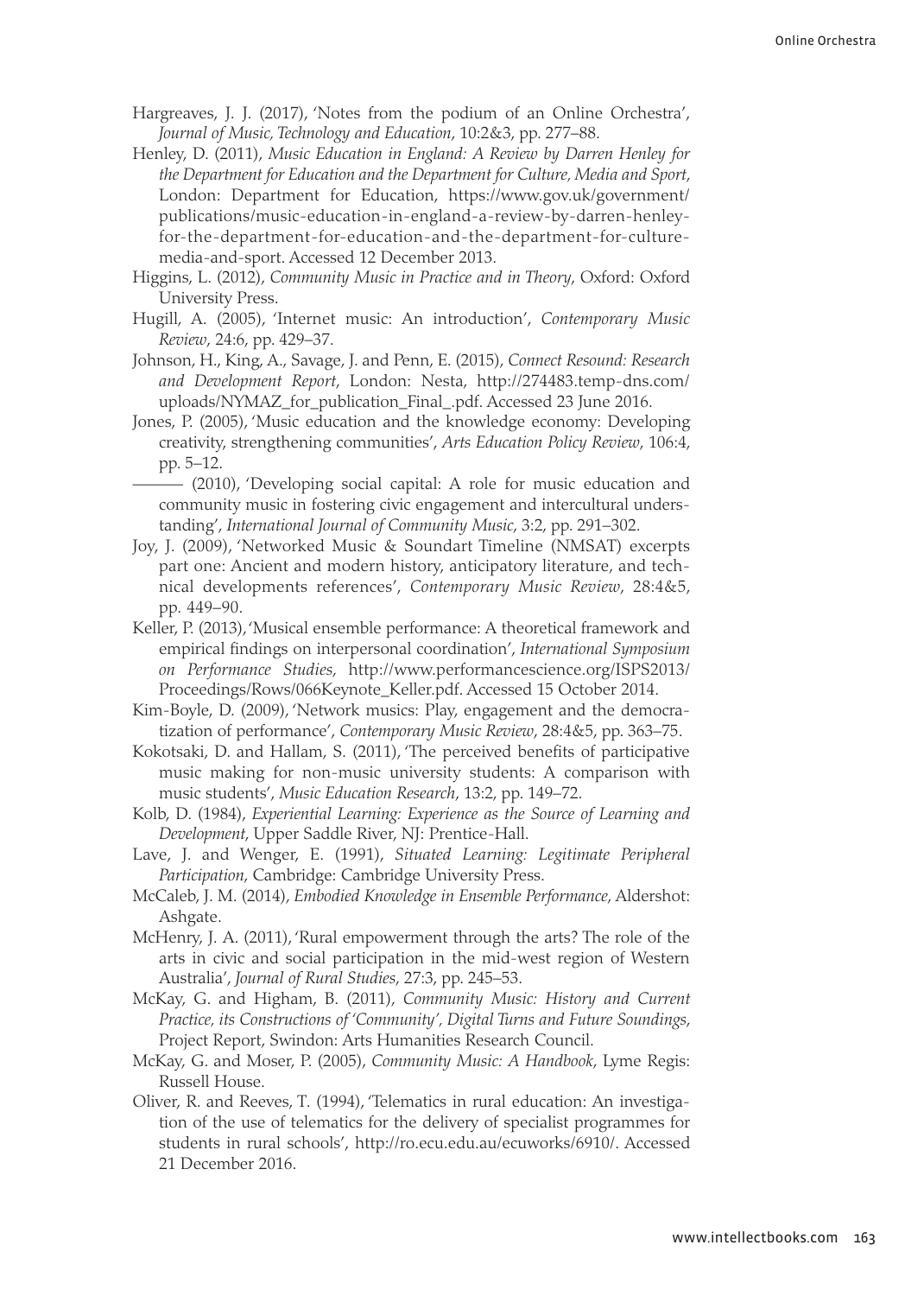- Pachini, P., Driolo, C., Buso, N., Allocchio, C. and Parovel, M. (2012), *LOLA (Low Latency) Project*, Trieste: Conservatorio di musica G. Tartini, [http://](http://www.conservatorio.trieste.it/art/ricerca/progetto-lola-low-latency/lola-case-study.pdf) [www.conservatorio.trieste.it/art/ricerca/progetto-lola-low-latency/lola](http://www.conservatorio.trieste.it/art/ricerca/progetto-lola-low-latency/lola-case-study.pdf)[case-study.pdf.](http://www.conservatorio.trieste.it/art/ricerca/progetto-lola-low-latency/lola-case-study.pdf) Accessed 1 December 2016.
- Paton, R. (2011), 'Lifemusic: Sounding out university community engagement', *International Journal of Community Music*, 4:2, pp. 105–20.
- Pitts, S. (2005), *Valuing Musical Participation*, Aldershot: Ashgate.
- Pitts, S. E. (2004), 'Everybody wants to be Pavarotti: The experience of music for performers and audience at a Gilbert and Sullivan Festival', *Journal of the Royal Musical Association*, 129:1, pp. 149–67.
- Prior, D. (2017), 'The network as niche', *Journal of Music, Technology and Education*, 10:2&3, pp. 289–303.
- Prior, D., Reeder, P., Rofe, M., Biscoe, I. and Murray, S. (2017a), 'Designing a system for Online Orchestra: Peripheral equipment', *Journal of Music, Technology and Education*, 10:2&3, pp. 197–212.
- Prior, D., Reuben, F., Biscoe, I. and Rofe, M. (2017b), 'Designing a system for online orchestra: Computer hardware and software', *Journal of Music, Technology and Education*, 10:2&3, pp. 185–96.
- Renshaw, P. (2005), *Simply Connect: 'Next Practice' in Group Music Making and Music Leadership*, London: Paul Hamlyn Foundation.
- Roberts, E. and Townsend, L. (2015), 'The contribution of the creative economy to the resilience of rural communities: Exploring cultural and digital capital', *Sociologia Ruralis*, 56:2, pp. 197–219.
- Rofe, M. and Geelhoed, E. (2017), 'Composing for a latency-rich environment', *Journal of Music, Technology and Education* 10:2&3, pp. 231–55.
- Rofe, M. and Reuben, F. (2017), 'Telematic performance and the challenge of latency', *Journal of Music, Technology and Education*, pp. 167–83.
- Rofe, M., Geelhoed, E. and Hodsdon, L. (2017), 'Experiencing Online Orchestra: Communities, connections and music-making through telematic performance', *Journal of Music, Technology and Education*, 10:2&3, pp. 147–65.
- Schroeder, F. (2009), 'Dramaturgy as a model for geographically displaced collaborations: Views from within and views from without', *Contemporary Music Review*, 28:4&5, pp. 377–85.
- Thomas, N. J., Harvey, D. C. and Hawkins, H. (2013), 'Crafting the region: Creative industries and practices of regional space', *Regional Studies*, 47:1, pp. 75–88.
- Thorington, H. (2005), 'Breaking out: The trip back', *Contemporary Music Review*, 24:6, pp. 445–58.
- Traub, P. (2005), 'Sounding the net: Recent sonic works for the internet and computer networks', *Contemporary Music Review*, 24:6, pp. 459–81.
- Ultragrid (2015), 'Software for low latency and high-quality video network transmissions', [http://www.ultragrid.cz.](http://www.ultragrid.cz) Accessed 1 December 2016.
- Vanderark, S., Newman, I. and Bell, S. (1983), 'The effects of music participation on quality of life of the elderly', *Music Therapy*, 3:1, pp. 71–81.
- Wainwright, D. (2015), interviewed by M. Rofe, Head of Music at Five Islands' School, Isles of Scilly, 20 November.
- Wenger-Trayner, B. and Wenger-Trayner, E. (2015), 'Communities of practice: A brief introduction', [http://wenger-trayner.com/introduction-to-commu](http://wenger-trayner.com/introduction-to-communities-of-practice)[nities-of-practice](http://wenger-trayner.com/introduction-to-communities-of-practice). Accessed 30 August 2016.
- Weston, D. and Lenette, C. (2016), 'Performing freedom: The role of musicmaking in creating a community in asylum seeker detention centres', *International Journal of Community Music*, 9:2, pp. 121–34.